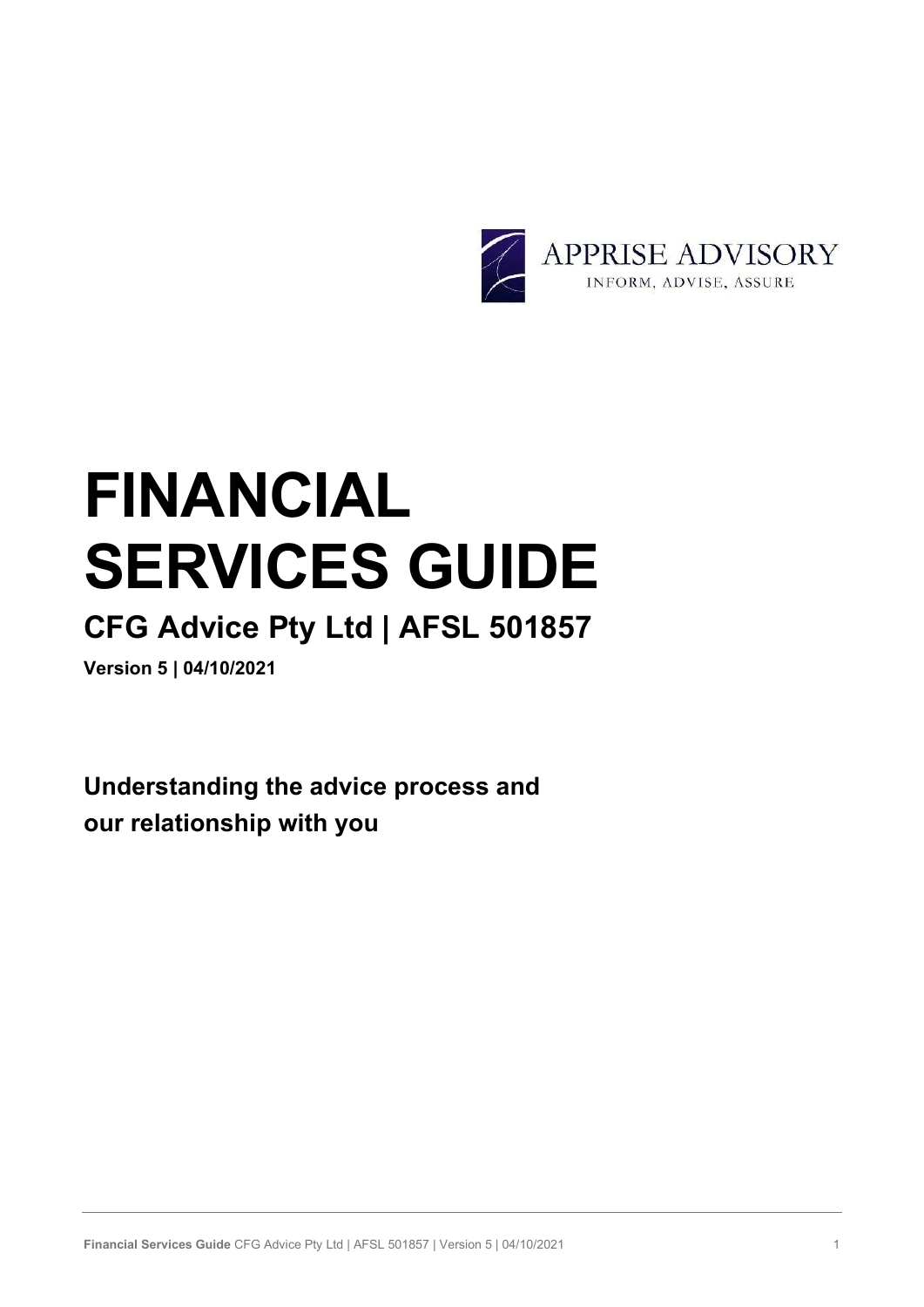# PURPOSE

This Financial Services Guide (FSG) explains the financial services and advice provided by CFG Advice Pty Ltd and your Financial Adviser (Adviser), who is an authorised representative of by CFG Advice Pty Ltd. The FSG provides information on what to expect during the financial advice process including the types of documents you are likely to receive, how we manage privacy, related parties and potential conflicts of interests, and how we manage complaints.

Please take the time to review this FSG before engaging our services.

# NOT INDEPENDENT

CFG Advice Pty Ltd and our Advisers may receive commissions associated with the issue of life insurance products.

We may recommend you invest in the

- CFG Investment Series Income SMA
- CFG Investment Series Balanced SMA
- CFG Investment Series Growth SMA

Some of our authorised representatives may partner with Zenith Partners to construct these investment portfolios that are available through the Macquarie Wrap platform. These authorised representatives are members of the Investment Committee.

For these reasons, we do not represent ourselves as independent, impartial or unbiased. Please refer to the 'Remuneration' section for more information.

## HOW TO CONTACT US

CFG Advice Pty Ltd ABN 62 621 016 055

Level 1, 4 Riverside Quay SOUTHBANK VIC 3006

PO Box 534 FLINDERS LANE VIC 8009  $\mathbb{Z}_{2}$  u3 8001 6000

info@cranagegroup.com.au

https://www.cranagegroup.com.au/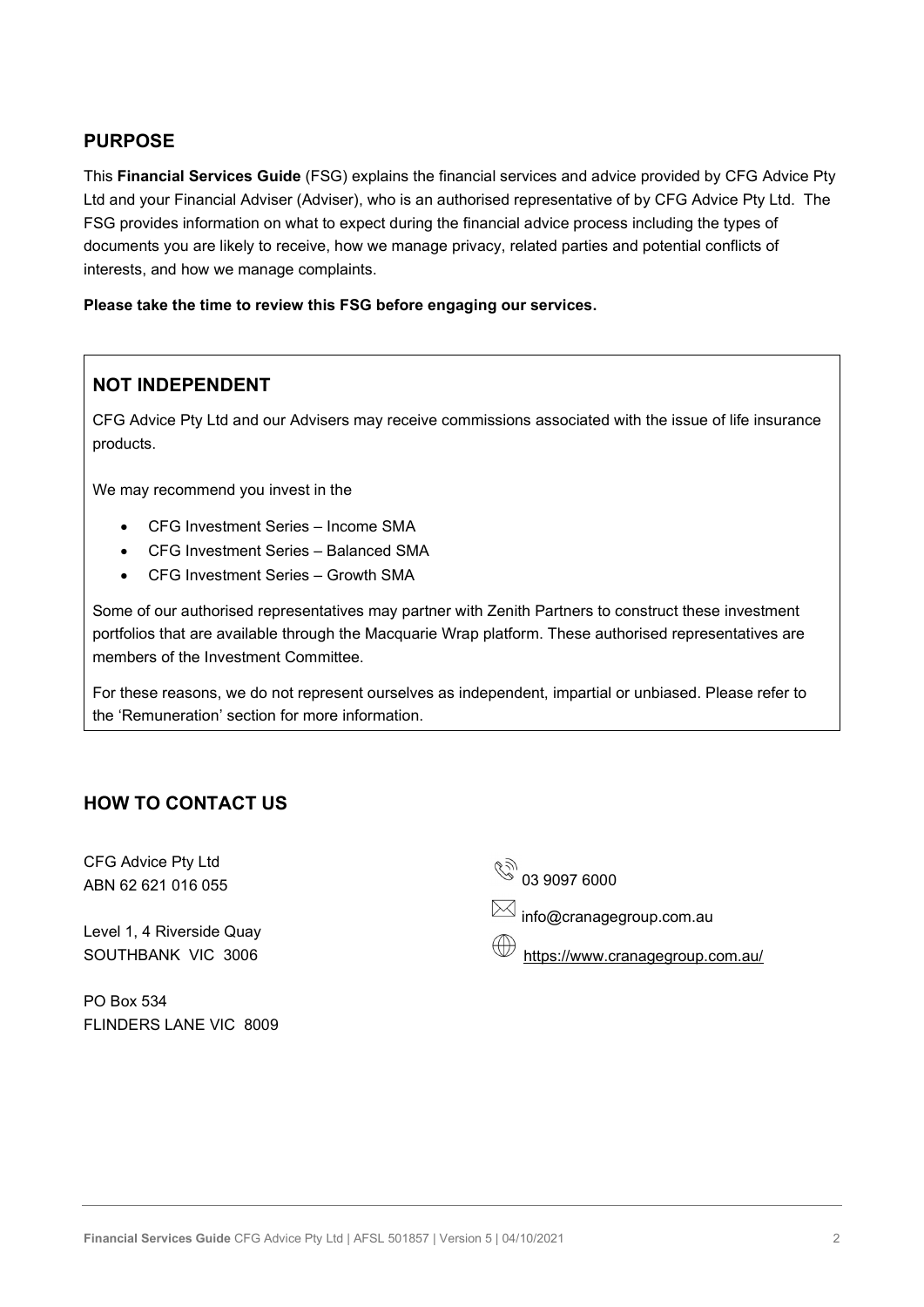# FINANCIAL SERVICES AND PRODUCTS WE CAN PROVIDE

CFG Advice Pty Ltd can offer the following services and products. Your Adviser's specific authorisations are included within their personalised Adviser Profile.



#### Superannuation and Retirement Planning

Personal Superannuation Corporate Superannuation Industry and Public Sector Superannuation Pensions and Annuities Self-Managed Superannuation Centrelink / Veterans' Affairs Assistance Aged Care Retirement & Redundancy Planning



#### Wealth Creation and Investments

Non- Basic Deposit Products Cash and Term Deposits Investment Bonds Managed Investments including IDPS Exchange Traded Products Listed Securities (Shares and other products) **Derivatives** Margin Lending **Gearing** Credit Assistance Government Debentures Stocks or Bonds



Wealth Protection

Term Life Insurance Total and Permanent Disability (TPD) Insurance Trauma Insurance Income Protection Insurance Business Insurance Insurance Claims Assistance



## Other Financial Planning Services

Budgeting and Cashflow Management Debt Management Estate Planning Assistance Tax Strategies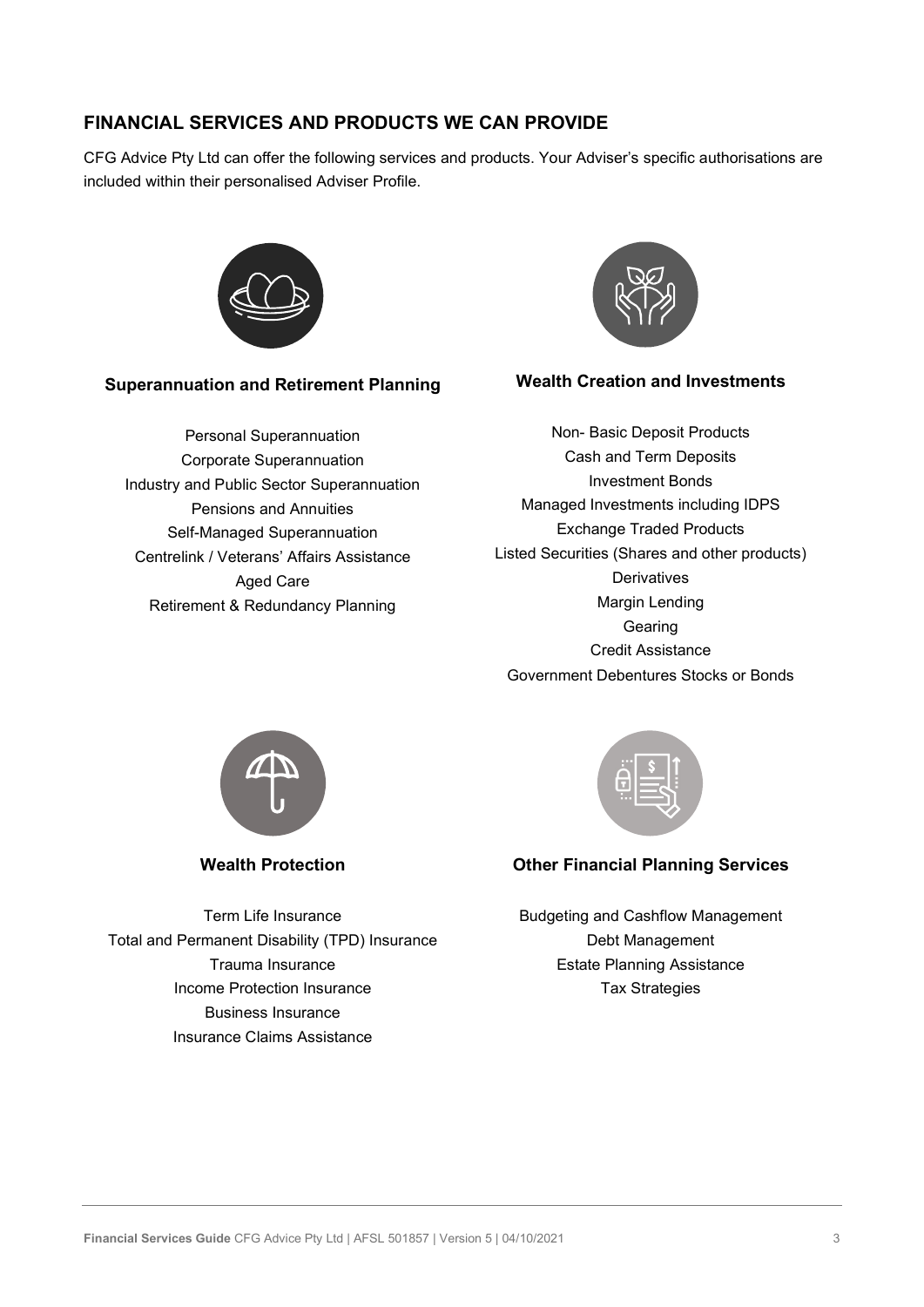# THE ADVICE PROCESS AND DOCUMENTS YOU MAY RECEIVE

Your Adviser will guide you through the advice process. This includes the following steps:



#### Engagement and Discovery

In the initial stages of the advice process your Adviser will work with you to define your financial goals and objectives, and gather relevant information required to provide you appropriate advice.

Your Adviser will generally collect relevant information within a Client Data Form and file notes. You can expect to be asked questions related to your income, expenses, assets, liabilities, insurances and superannuation. It is important that you provide accurate information and keep your Adviser informed of any changes to your relevant circumstances. Your Adviser will ask you to consent to your personal information being collected and stored. Please refer to the 'Privacy' section for more information on how we manage your privacy.

Where your goals relate to investment or superannuation advice your Adviser will also work with you to define your level of risk tolerance. A Risk Profile Questionnaire may be used to document and agree upon your level of risk tolerance.

Your Adviser may also use an engagement document to define the arrangement with you, and the fees that may apply.

Your Adviser will also need to verify your identity to comply with Anti-Money Laundering and Counter Terrorism Financing laws.



# Strategy and Personal Advice

After obtaining relevant information, your Adviser will conduct research and develop a strategy to assist you to meet your goals and objectives. The strategy is typically developed utilising specialised financial planning software.

Where personal financial product advice is being provided, the strategy will be documented in a Statement of Advice. The Statement of Advice will include amongst other things, the basis of the advice, explanation of the strategies and products recommended and relevant disclosures including costs of advice and products. The Statement of Advice includes an authority to proceed section where you can consent to proceed with the recommendations.

Where a financial product has been recommended, you will generally be provided with a copy of the relevant Product Disclosure Statement (PDS). The PDS includes detailed information on the financial product including features, benefits, conditions, costs and cooling off rights (if applicable).



#### Implementation

Where you elect to proceed with the recommendations your Adviser will work with you to implement the strategy. This may include liaising with various insurance, superannuation, or investment product issuers.

Where the recommendations include the purchase of a new financial product, your Adviser will work with you to complete the relevant Product Application Form. This may be online, or paper based.

Where the recommendations include the purchase of an insurance policy, you may also need to complete a Health Questionnaire. This could be online, paper-based or over the phone. It is important to disclose any health or personal matters truthfully. Failure to disclose certain matters may result in a claim being denied.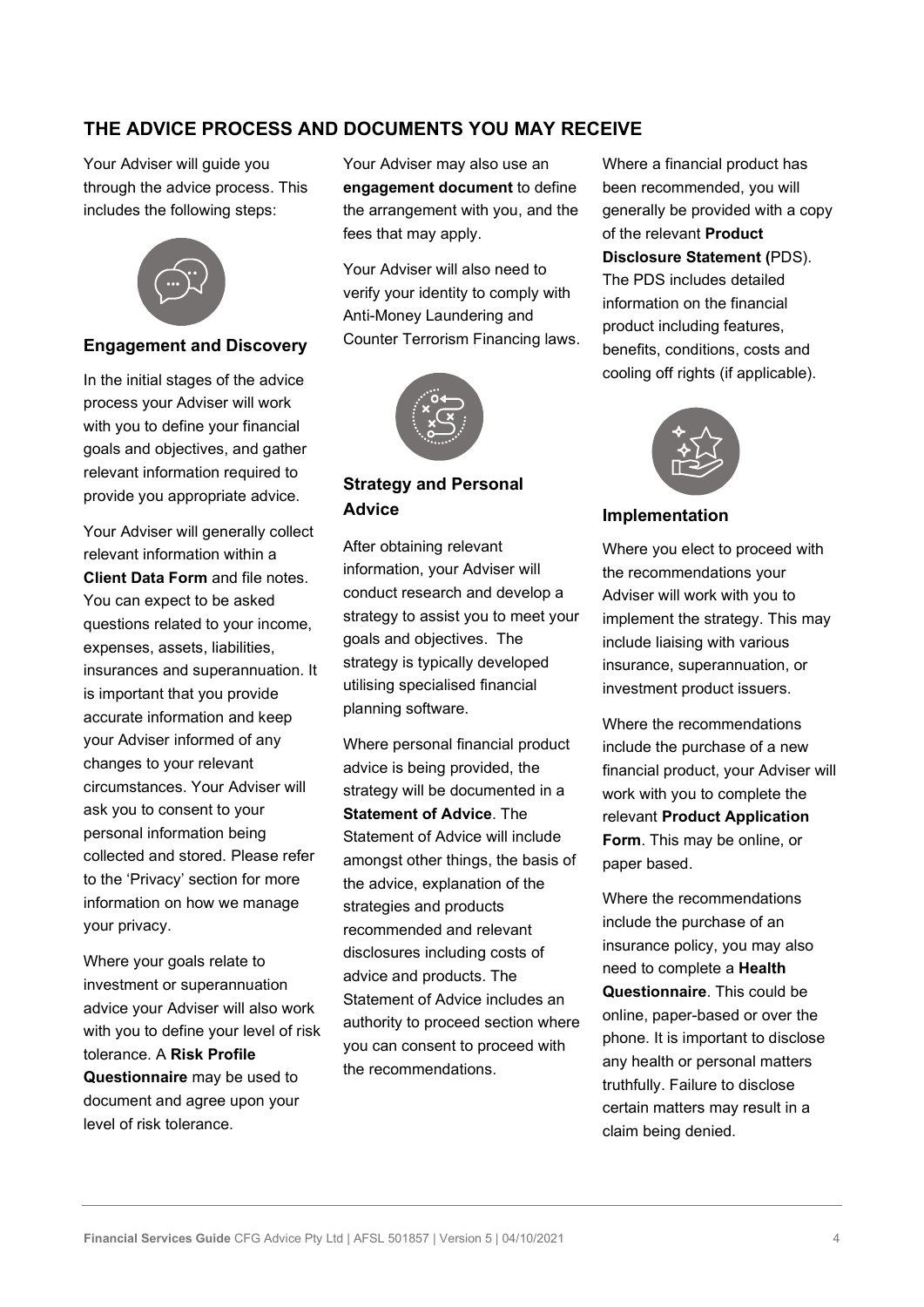## GENERAL ADVICE

Your Adviser may provide you with general advice that does not consider your personal circumstances, needs or objectives. Your Adviser will give you a warning when they provide you with general advice. You should consider whether you need personal advice which takes into account your individual situation before you make any decisions.

#### FURTHER ADVICE

Depending on your relevant circumstances, you may require further advice such as adjustments to superannuation contributions, insurance benefit amounts, or a review of your strategy.

Further advice can generally be documented in a Record of Advice and relevant file notes. In some instances, a Statement of Advice may be required. You may request, in writing, a copy of any advice document up to seven (7) years after the advice has been given.

An **Ongoing Fee Arrangement** may be utilised to formalise the ongoing services that your Adviser has agreed to provide for a fee.

Where you have entered into an ongoing fee arrangement for a period of greater than 12 months, you will receive a Fee Disclosure Statement (FDS) annually.

The FDS will detail services and fees paid for the previous 12-month period, and the services offered and estimated fees for the next 12-months. To ensure the ongoing fee arrangement continues, you will be required to confirm in writing annually. Confirmation may also include the requirement to sign a Consent Form that is provided to your relevant investment or superannuation provider.

Alternatively, you may agree to a Fixed Term Arrangement with your Adviser. This arrangement will outline the services you will be provided for a fee over a specific term not greater than 12 months. In this case, you will not be provided with an FDS. You may be required to sign a Consent Form where the fee is deducted from superannuation.

You may cease any fee arrangements or disengage from your Adviser by providing written notice to your Adviser or product issuer.

#### HOW TO PROVIDE INSTRUCTIONS

Your Adviser may accept your instructions by phone, letter, or email. In some instances, your Adviser can only accept written instructions from you, and they will let you know when this is required. Your Adviser will also need to verify your identity prior to acting on instruction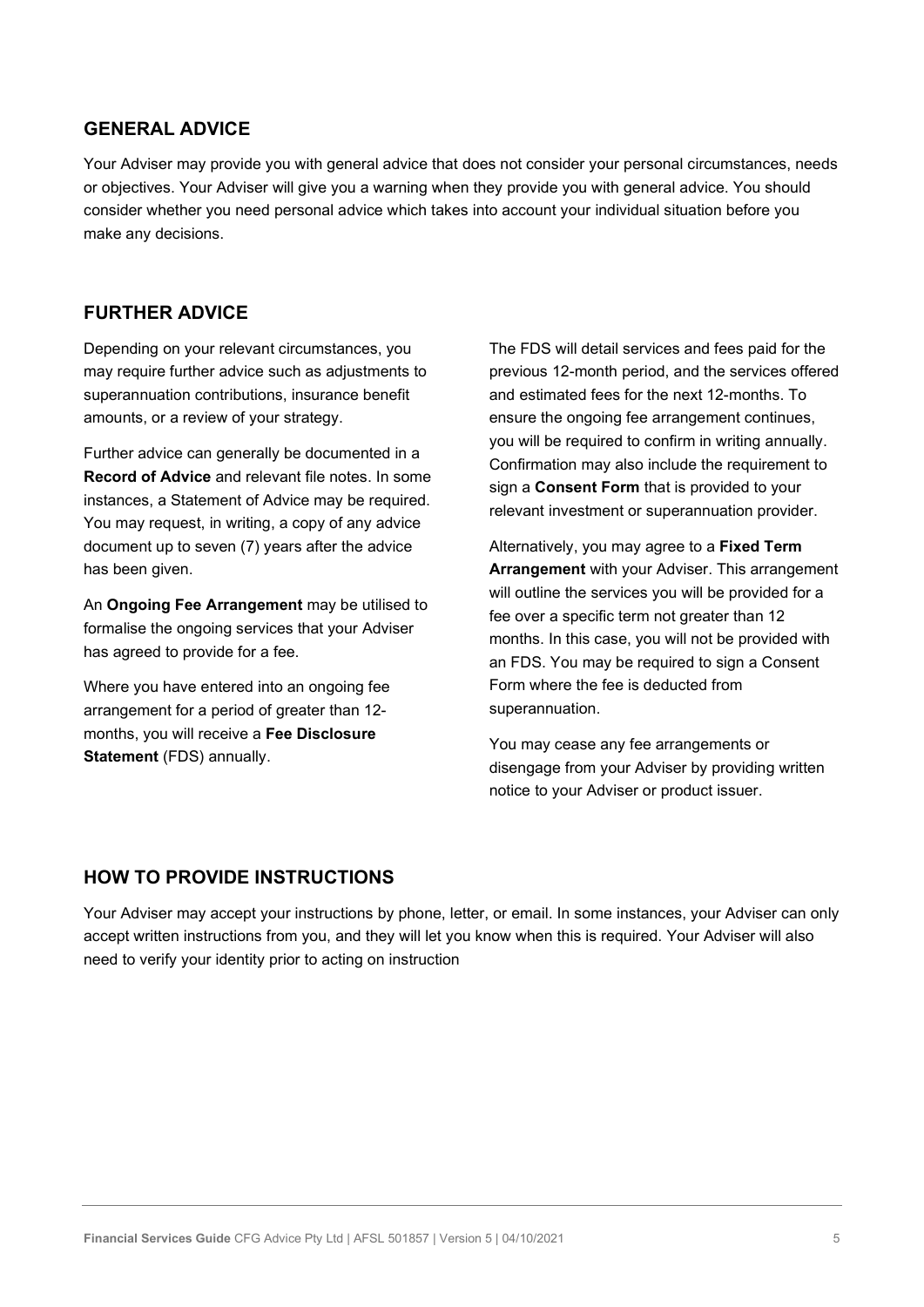## REMUNERATION

Before providing you with advice, your Adviser will agree with you the fees that apply and explain any benefits we receive.

#### Your Adviser

The cost of providing financial advice or service to you will depend on the nature and complexity of the advice, financial product and/or service provided. Your Adviser or the financial planning business may be remunerated by:

- Advice and service fees paid by you
- Commissions paid by insurance providers

Please refer to the Adviser Profile for more detailed estimates and ranges of fees and commissions.

All fees and commissions are initially paid to CFG Advice Pty Ltd before being distributed to your Adviser or to the financial planning business.

Your Adviser may also receive non-monetary benefits which include benefits of less than \$300, benefits related to education and training (including attendance at professional development days and conferences), and provision of software related to the financial products being recommended.

Any referral arrangements or related party arrangements your Adviser has in place will be disclosed in the Adviser Profile and your Statement of Advice.

#### The Licensee

CFG Advice Pty Ltd receives a flat fee per Adviser for the provision of services required under its AFSL.

#### Related Parties

The business, associated entities or I have arrangements with the following parties that may be capable or reasonably seen to be capable of influencing my advice. Arrangements may include payments or benefits and/or where another party may benefit financially should you utilise certain services or products.

Where applicable the specifics of any benefits or payments made or received will be disclosed to you in writing and agreed at the time of providing advice.

#### Related Parties

Cranage Private Wealth Pty Ltd Cranage Superannuation Services Pty Ltd. Cranage Lending Solutions Pty Ltd.

#### Referral Parties

Pacific East Coast

**Shareholdings** 

Cranage Financial Group (including Cranage Private Wealth Pty Ltd, Cranage Superannuation Services Pty Ltd and Cranage Lending Solutions Pty Ltd).

#### Product Arrangements

We wholly own: CFG Investment Series – Growth, Balanced and Income (SMA).

Some of our authorised representatives are on the investment committee.

Your Adviser may hold shares in CFG Advice Pty Ltd or other companies related to product providers which may influence, or be seen to influence, the advice that they provide you. Your Adviser will disclose any relevant shareholding and any other potential conflicts within the Adviser Profile and/or advice document.

For a complete listing of all CFG Advice Pty Ltd related bodies corporate, please visit: https://www.cranagegroup.com.au/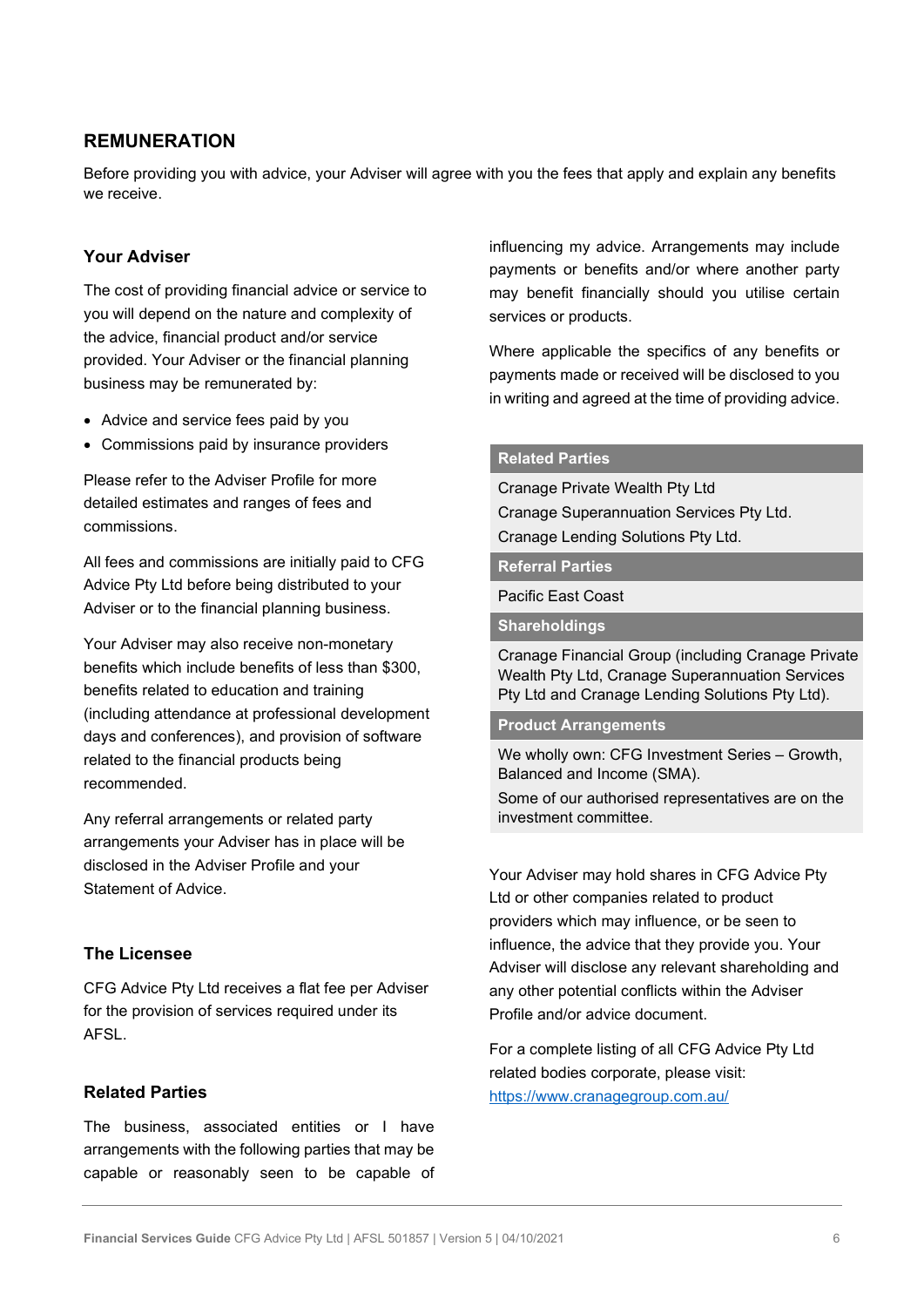# COMPLAINTS

If you have a complaint about any financial service provided to you by your Adviser, you should take the following steps:

1. Contact the Advice Dispute Resolution Team to discuss your complaint.

Phone 03 9097 6000 **Online** https://www.cranagegroup.com.au Email advice\_complaints@cranagegroup.com.au Mail Advice Dispute Resolution Team PO Box 534

FLINDERS LANE VIC 8009

- 2. We will acknowledge receipt of a complaint within 1 business day. Where this is not possible, acknowledgement will be made as soon as practicable.
- 3. We will then investigate the complaint and respond to you within 30 days. Some complex matters may require an extension to thoroughly investigate the complaint and bring it to resolution. If additional time is required, we will advise you in writing.
- 4. If you are not fully satisfied with our response, you have the right to lodge a complaint with the Australian Financial Complaints Authority (AFCA). AFCA provides fair and independent financial services complaint resolution that is free to consumers.

|      | Phone 1800 931 678 (free call) |  |
|------|--------------------------------|--|
|      | Online www.afca.org.au         |  |
|      | Email info@afca.org.au         |  |
| Mail | GPO Box 3                      |  |
|      | Melbourne VIC 3001             |  |

#### Compensation Arrangements

We have professional indemnity insurance in place that complies with the Corporations Act 2001.

Our insurance covers claims made against former representatives for their conduct while they were authorised by us.

#### PRIVACY

Your Adviser is required to maintain documentation and records of any financial advice given to you, including information that personally identifies you and/or contains information about you.

These records are required to be retained for at least seven (7) years. If you want to access your personal information at any time, please let us know.

You have the right to not provide personal information to your Adviser. However, in this case, your Adviser will warn you about the possible consequences and how this may impact on the quality of the advice provided. Additionally, your Adviser may not be able to provide you with the advice you require.

Throughout the advice process, your personal information may be disclosed to other services providers. These may include:

- Financial product providers
- Financial planning software providers
- Administration and paraplanning service providers

We may engage third party service providers to assist in the provision of products or services. Some services may require disclosure of personal information to service providers outside Australia including the Philippines. The purpose of such disclosure is to facilitate the provision of financial services including the preparation of financial advice documents.

CFG Advice Pty Ltd respects your privacy and is committed to protecting and maintaining the security of the personal and financial information you provide us. For detailed information on how we handle your personal information, please refer to our Privacy Policy here

#### https://www.cranagegroup.com.au/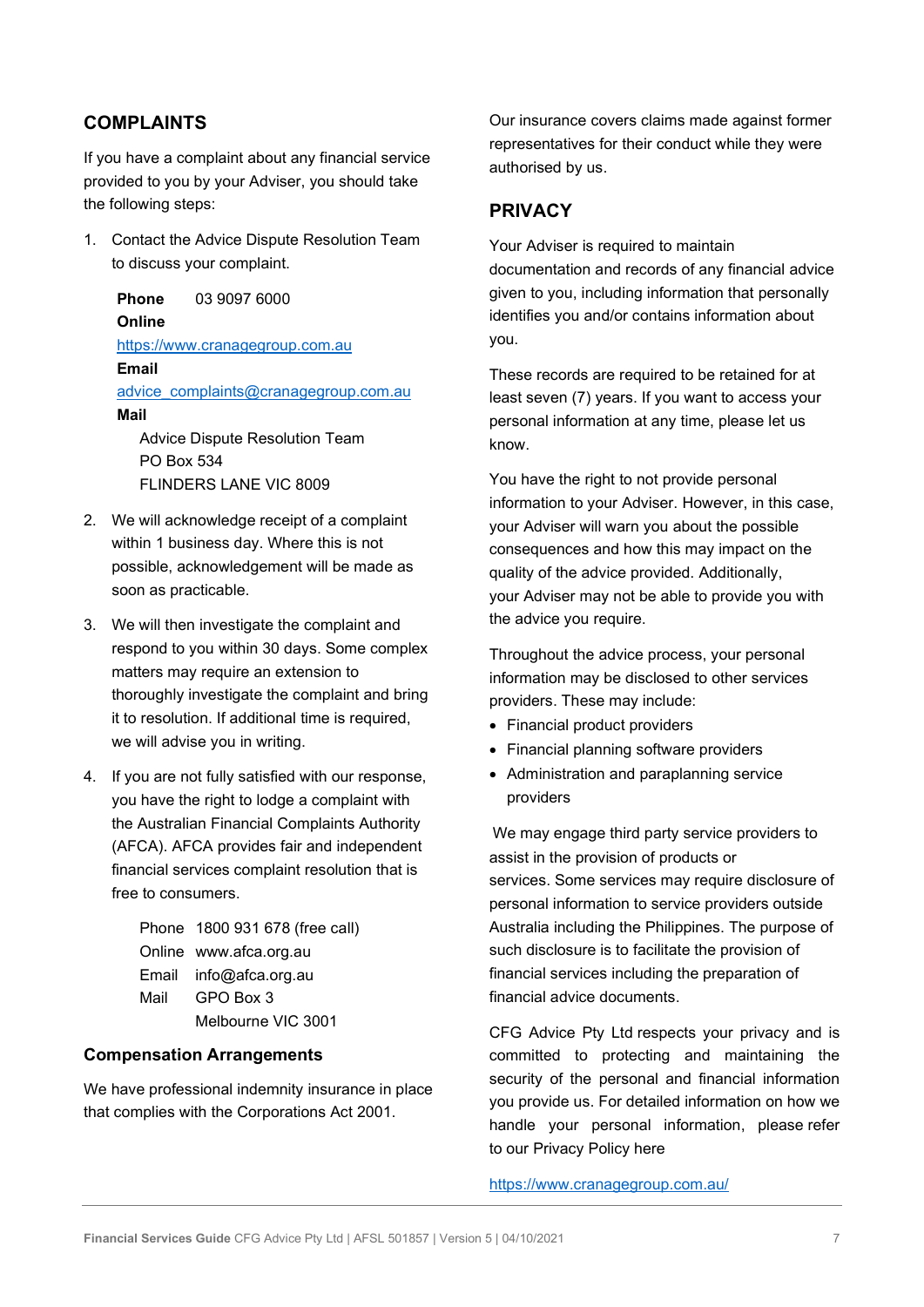# ABOUT YOUR ADVISERS

# Timothy Carrigg

Authorised Representative No. 247398

# Peter Bradea

Authorised Representative No. 1251328

Timson Pty Ltd ATF Carrigg Family Trust trading as Apprise Advisory ABN 46 638 270 549

Authorised Representative (AR) No 342706

We are authorised representatives of CFG Advice Pty Ltd (ABN 62 621 016 055), Australian Financial Services Licence Number 501857. We offer our financial services on behalf of CFG Advice Pty Ltd.

#### Business Contact Details

 $\frac{1}{2}$  1300 554 582  $\boxtimes$  tcarrigg@appriseadvisory.com.au pbradea@appriseadvisory.com.au  $\bigoplus$ www.appriseadvisory.com.au

# ABOUT ME – TIMOTHY CARRIGG

I became an authorised representative in 1998. I have been authorised through CFG Advice Pty Ltd since 1 April 2020.

I hold the following qualifications:

- Diploma in Business Swinburn Institute of Technology
- Diploma in Financial Planning Deakin University
- Certified Financial Planner Financial Planning Association of Australia
- Business Succession Specialist

I have met the following Financial Advisers Standards and Ethics Authority (FASEA) requirements:

• Passed the Financial Advisers Exam

I hold the following memberships:

Financial Planning Association of Australia (FPA)

# MY REMUNERATION

I am a director of Timson Pty Ltd and remunerated by way of dividends.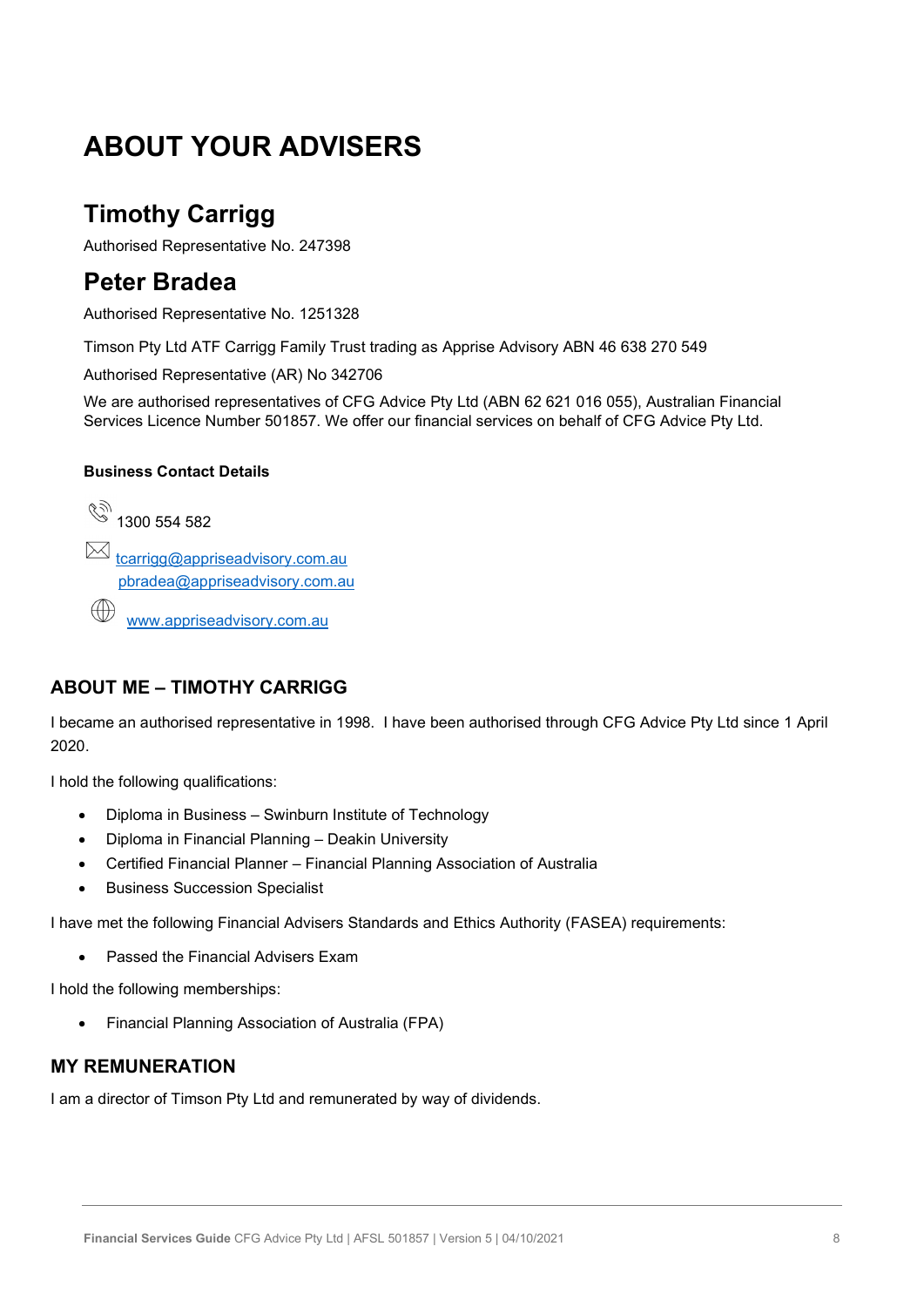# ABOUT ME – PETER [PETRU] BRADEA

I became an authorised representative in 2017. I have been authorised through CFG Advice Pty Ltd since 1 April 2020.

I hold the following qualifications:

- Bachelor of Economics (Accounting and Information Management Systems)
- Master's Degree of Financial Management
- Diploma and Advanced Diploma in Financial Planning Monarch Institute
- Master's Degree in Financial Planning, Skills Unit Griffith University

I have met the following Financial Advisers Standards and Ethics Authority (FASEA) requirements:

Passed the Financial Advisers Exam

# MY REMUNERATION

I am an employee in the firm Apprise Advisory and am remunerated by way of a base salary only.

We are authorised to provide the following financial services:

#### Superannuation and Retirement Planning

Personal Superannuation Pensions and Annuities Self-Managed Superannuation Centrelink / Veterans' Affairs Assistance Aged Care

Wealth Creation and Investments

Deposit Products Investment Bonds Managed Investments Exchange Traded Products Listed Securities (Shares and other products) Margin Lending Gearing **Derivatives** 

#### Wealth Protection

Personal Insurance Business Insurance Insurance Claims Assistance

Other Financial Planning Services

Budgeting and Cashflow Management Debt Management Estate Planning Assistance

# REMUNERATION

Before providing you with advice, your Adviser will agree with you the fees that apply and explain any benefits we receive.

#### Your Adviser

The cost of providing financial advice or service to you will depend on the nature and complexity of the advice, financial product and/or service provided. Your Adviser or the financial planning business may be remunerated by:

- Advice and service fees paid by you
- Commissions paid by insurance providers

All fees and commissions are initially paid to CFG Advice Pty Ltd before being distributed to your Adviser or to the financial planning business.